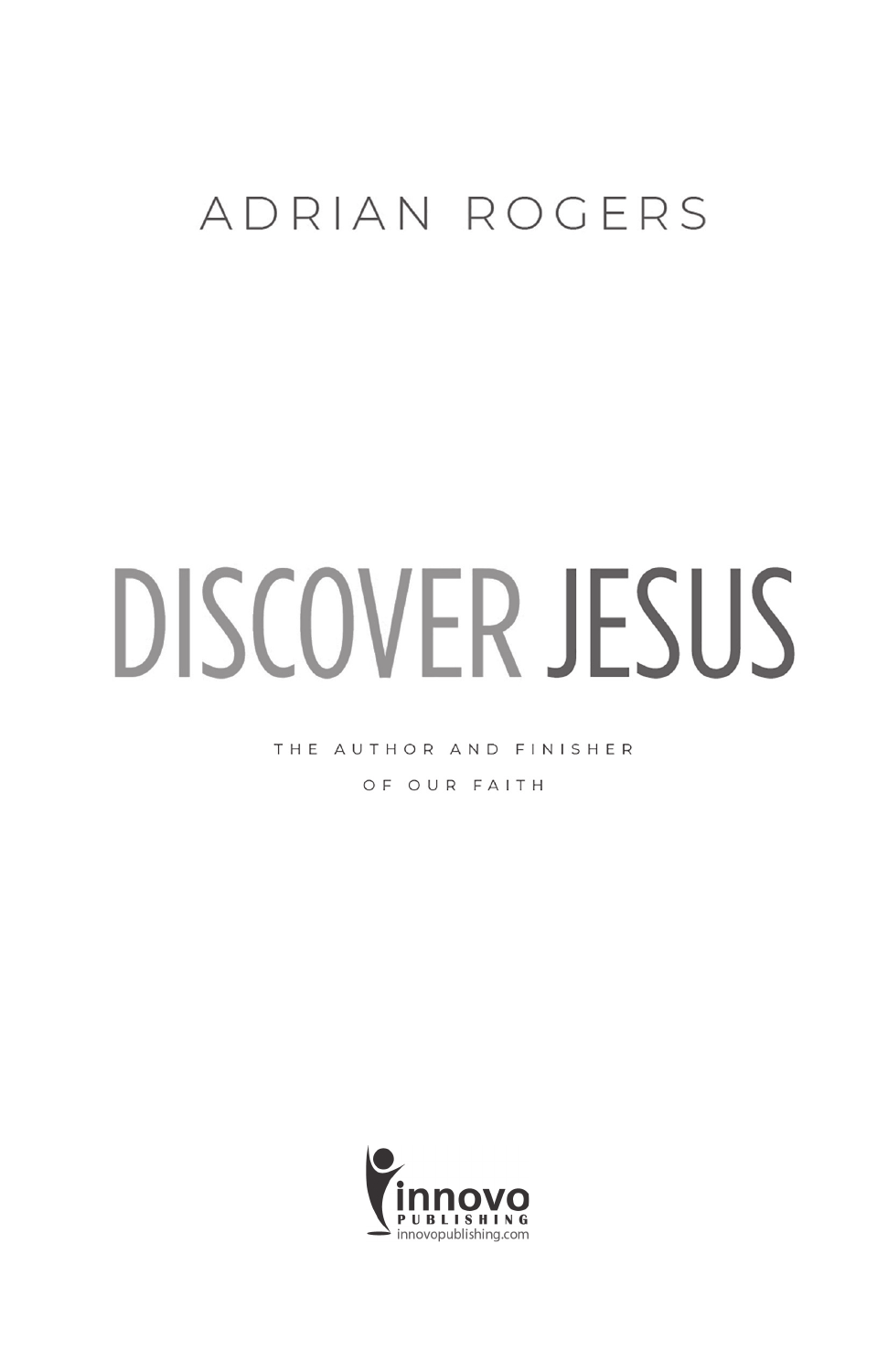Published by Innovo Publishing, LLC www.innovopublishing.com 1-888-546-2111



Providing Full-Service Publishing Services for Christian Authors, Artists & Ministries: Hardbacks, Paperbacks, eBooks, Audiobooks, Music, Screenplays, & Courses

Discover Jesus *The Author and Finisher of Our Faith* Copyright © 2020 Love Worth Finding Ministries. All rights reserved.



No part of this publication may be reproduced, stored in a retrieval system, or transmitted in any form or by any means electronic, mechanical, photocopying, recording, or otherwise, without the prior written permission of Love Worth Finding Ministries.

Scripture taken from the New King James Version®. Copyright © 1982 by Thomas Nelson. Used by permission. All rights reserved.

Some Scripture quoted is from the King James Version of the Bible and noted with (KJV).

ISBN: 978-1-61314-574-6

Cover Design: Collin Houseal Interior Layout: Innovo Publishing, LLC Printed in the United States of America U.S. Printing History First Edition: 2020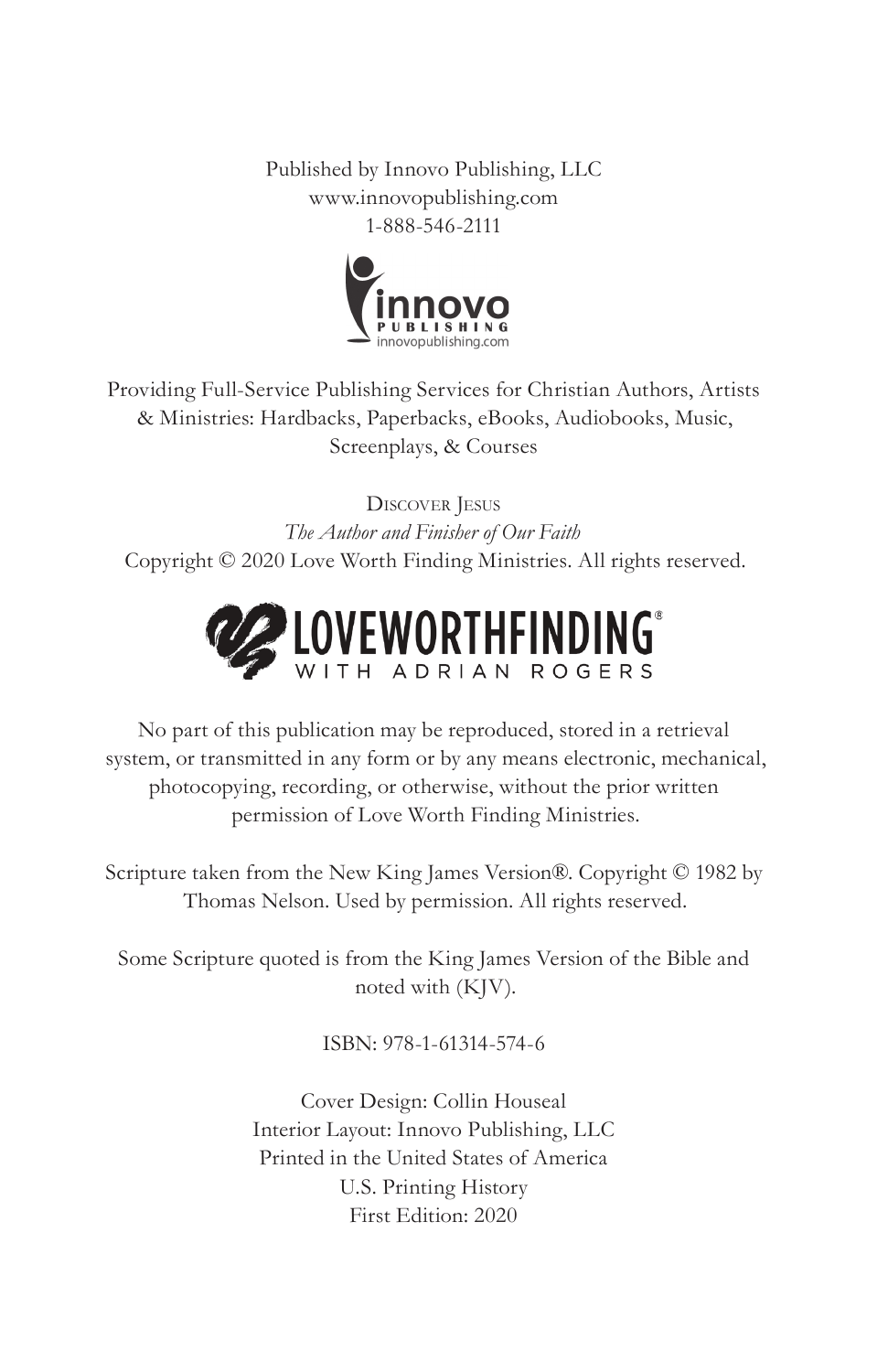### **CONTENTS**

|--|

### Who is Jesus?

### How to Know Jesus

| No Other Way to Heaven Except through Jesus 47 |  |
|------------------------------------------------|--|
|                                                |  |

### How to Grow in Jesus

| How to Have a Meaningful Quiet Time 113 |  |
|-----------------------------------------|--|
| How to Make Your Bible Come Alive 125   |  |
|                                         |  |

### How to Share Jesus

| The Soul Winner's Six Mighty Motivations 161        |  |
|-----------------------------------------------------|--|
|                                                     |  |
| How to Arrive at Our Destination Without a Map  183 |  |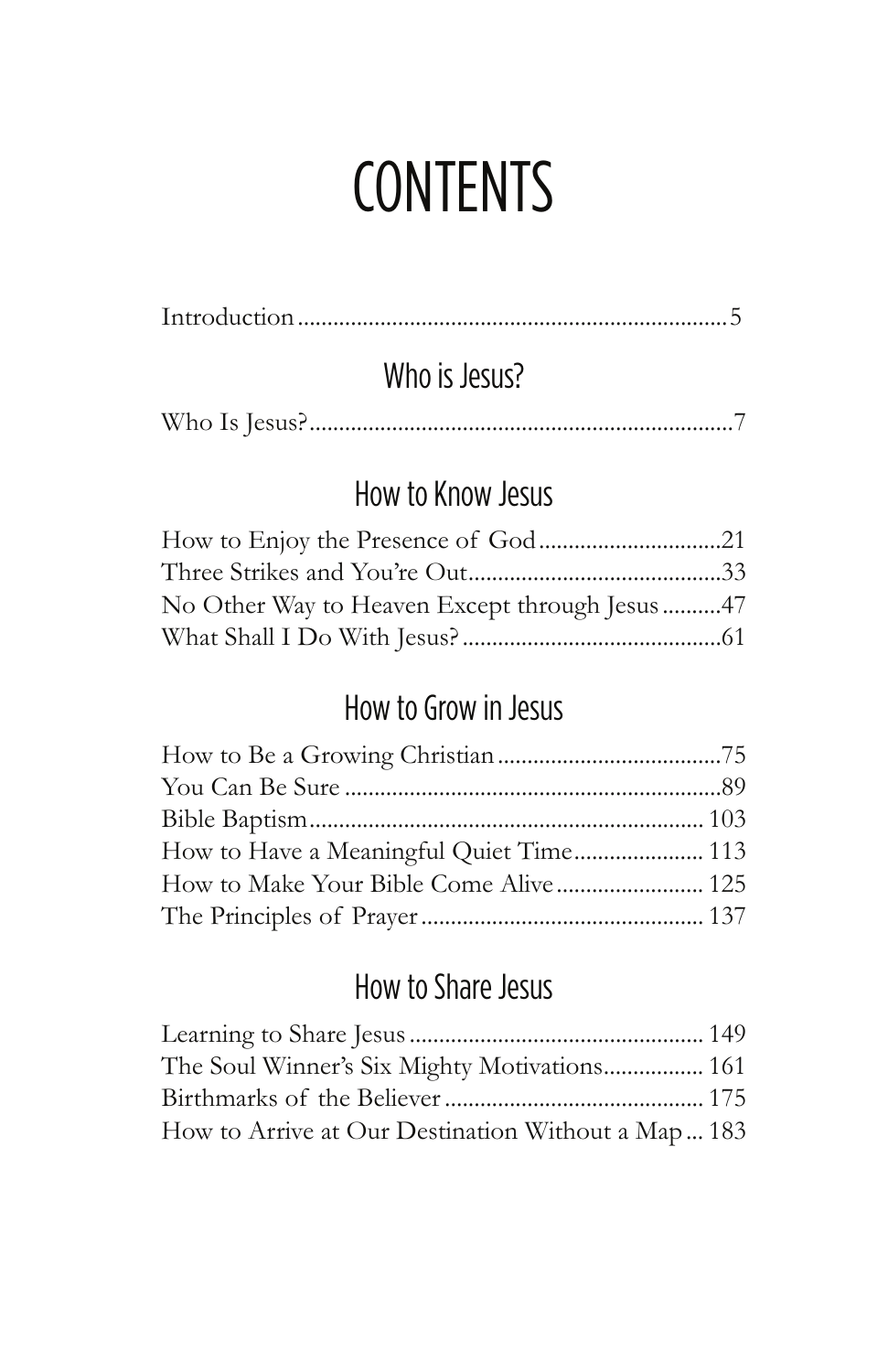### INTRODUCTION

*Looking unto Jesus, the author and finisher of our faith, who for the joy that was set before Him endured the cross, despising the shame, and has sat down at the right hand of the throne of God. (Hebrews 12:2)*

iscoveries are being made almost daily in our world. New medicines. New technologies. New stars and planets. New ways to do things with more efficiency and precision. New truths and new ideas. Our society loves to discover new things.

To discover is to find, to gain knowledge of, to notice, or to realize. We don't just like to discover new things, but we also like to find new facets of old things. It's a joy to find a lost earring or a lost twenty-dollar bill. In addition, there is something wonderful about recovering an old friendship or noticing something in the Bible that we never noticed before.

This book is all about discovering the Lord Jesus Christ. Perhaps, you met Him as a young child. Your life has been spent getting to know Him more and more. It could be that you found Jesus as a teenager or young adult. You've also enjoying gaining more knowledge of Him through the years. A few of you may have met Jesus later in life. For you, each day is a new adventure with Him.

It may be that you are picking up this book because you are curious about Jesus. You have heard about Him, but you may not know Him personally. Our prayer is that your journey through these pages will lead you to find and meet the Jesus you will read about. He loves you and wants to have a real and personal relationship with you.

For all of you who will read these chapters, we pray that God will give you such a renewed love for the Lord Jesus. May your time in this book and in His Word compel you to know Him and to love Him more. Truly, may you discover Jesus, the Author and Finisher of our faith.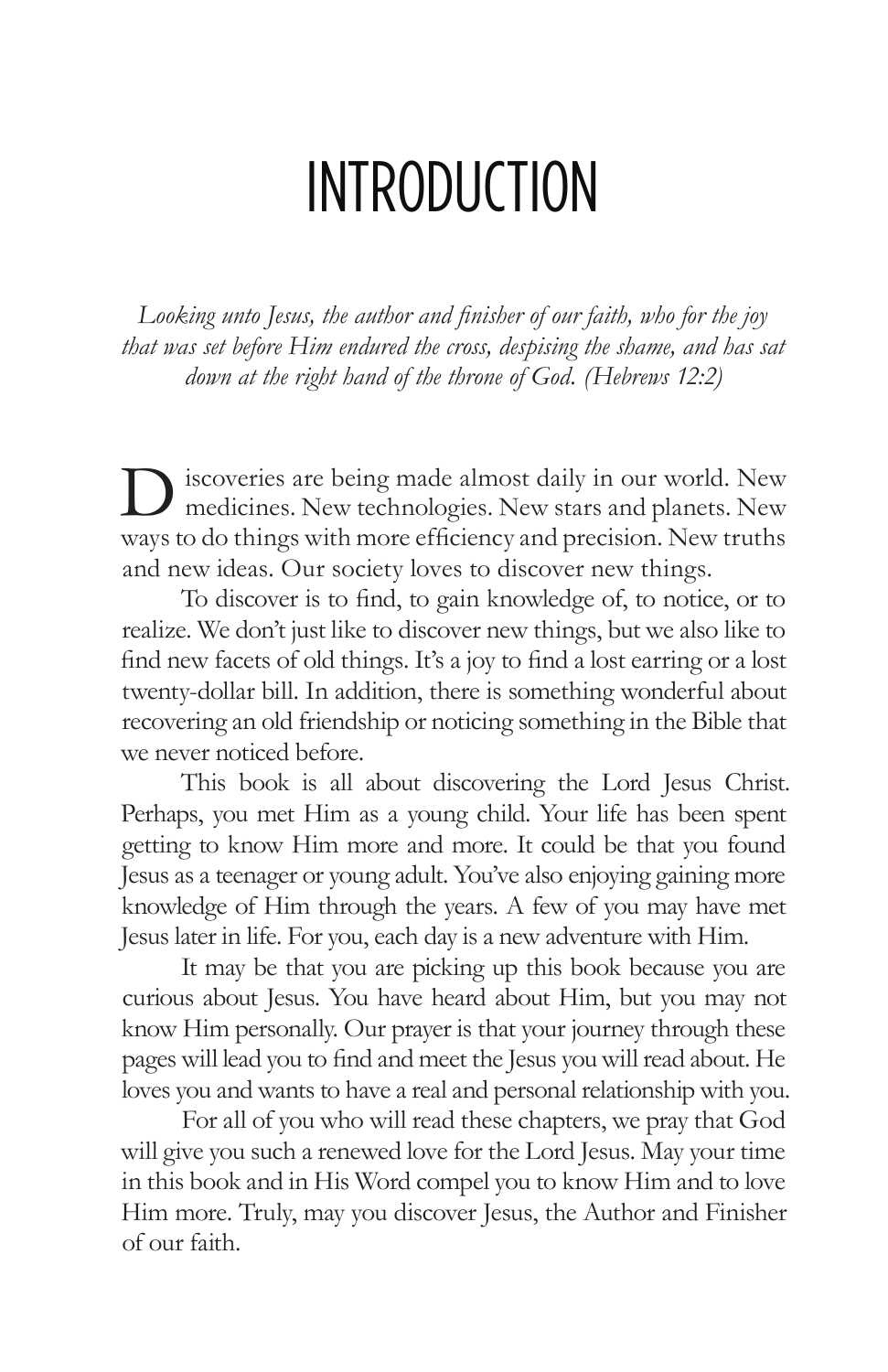## WHO IS JESUS? COLOSSIANS 1:12-21

*"What's the world coming to? It's coming to Jesus." —Adrian Rogers*

S ome time ago, I watched a program hosted by Peter Jennings<br>called, "The Search for Jesus."<sup>1</sup> As a matter of fact, I watched for a while and then could not watch any longer. So, I turned the television off and walked out of the room.

Honestly, I would just as soon watch a group of men with bags over their heads in a cave with a jar full of lightning bugs try to find the noonday sun as watch these people talk about their search for Jesus. Nothing definitive was ever discovered on the show because they were looking in the wrong place. Jesus is there to be found if you want to find the authentic, real, genuine Son of God.

Several years back, Bryant Gumbel was interviewing Larry King on CNN. Gumbel asked Larry King this question: "If you could ask God only one question, Larry, what would it be?" Larry King said, "I would ask Him if He has a Son."2 Very interesting. Great question. And the answer: Yes. God does have a Son. And His name is Jesus.

Christian apologist John Blanchard has estimated that of all of the people who have ever lived since the dawn of civilization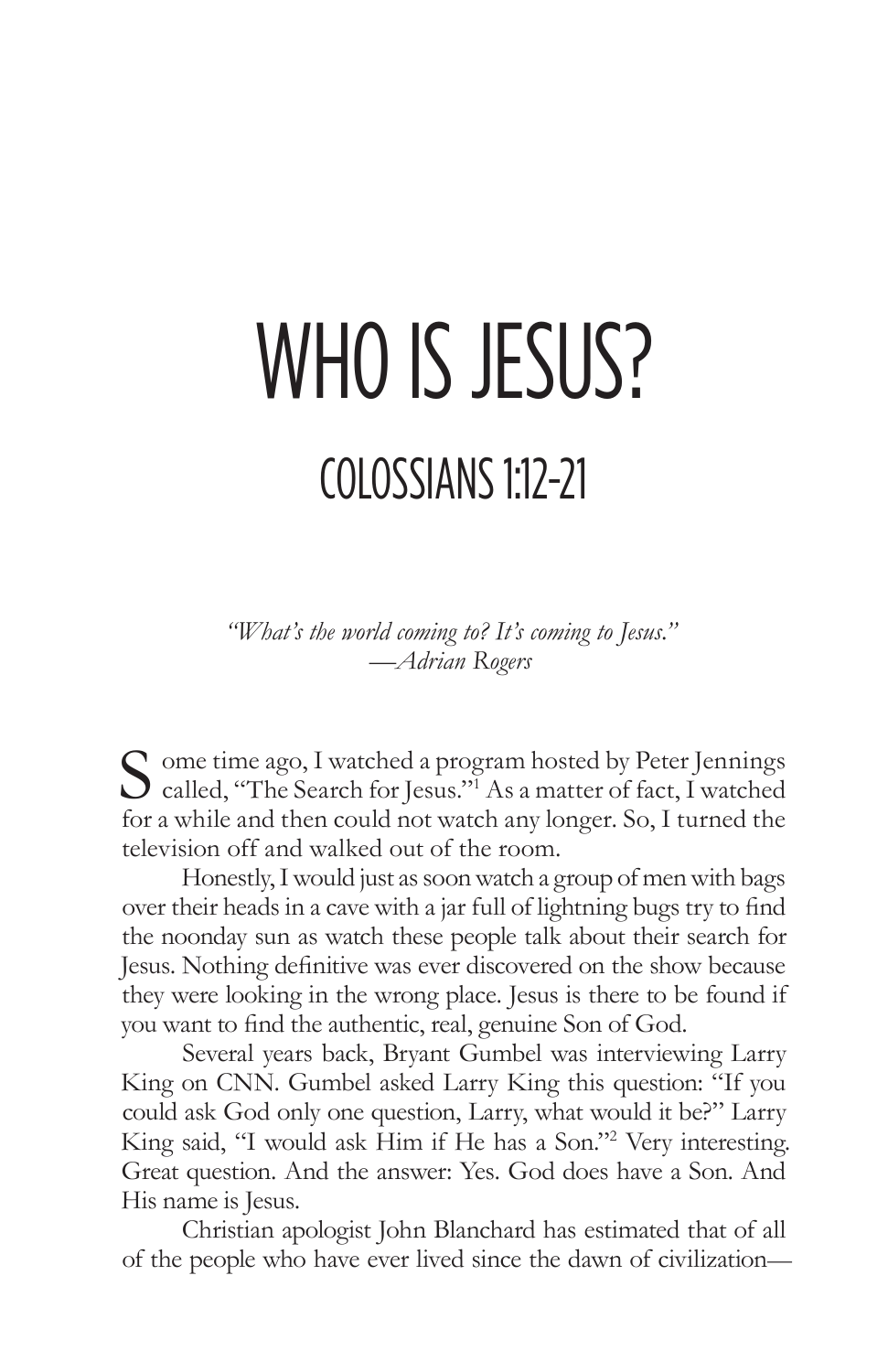there have been about 60 billion people—only a handful have made any real, lasting impression and actually changed the world.<sup>3</sup> In addition, of that handful of people, there is only One who stands head and shoulders above all of the others, and His name is Jesus.

Also, more attention has been given to Jesus than to any other person in history. More devotion has been given to Him. More criticism has been given to Him. More adoration has been given to Him. More opposition has been given to Him. Every recorded word that He said has been sifted, analyzed, scrutinized, and debated more than all of the historians, philosophers, and scientists put together.

Yet, He lived over 2,000 years ago. And after 2,000 years, there is never one minute on this earth that millions are not studying what Jesus said. Think about it. Here's a person who lived in a tiny land two millennia ago, and yet His birth divides the centuries: BC and AD. "Before Christ" and "Anno Domini," are the years of our Lord.

Jesus never wrote a book and yet library after library could be filled with volumes about Him. Even more, multiplied millions of books have been written about the Lord Jesus. Although He never painted a picture, as we look around creation, we see His handiwork everywhere. Uniquely, the world's greatest art, drama, music, and literature has Jesus of Nazareth at its source.

As far as we know, Jesus never raised an army, yet multiplied millions have died for Him. He never traveled far from His birthplace, and yet His testimony has gone around the world. Jesus only had a handful of followers that were with Him in ministry, and yet over 30 percent of the world's population are Christians today. In fact, the largest religious group on earth follows Jesus.<sup>4</sup> Think about it…a public ministry of only three short years, and yet here we are, 2,000 years later, praising His wonderful name.

Likewise, Jesus had no formal education. He didn't attend a university or seminary, and yet thousands of universities and seminaries have been built in the name of Jesus Christ of Nazareth. In my humble, but correct, opinion, no one can call himself or herself educated who does not seek after Jesus Christ.

Historian Kenneth Scott LaTourette said, "Jesus has had more effect on the history of mankind than any other of its race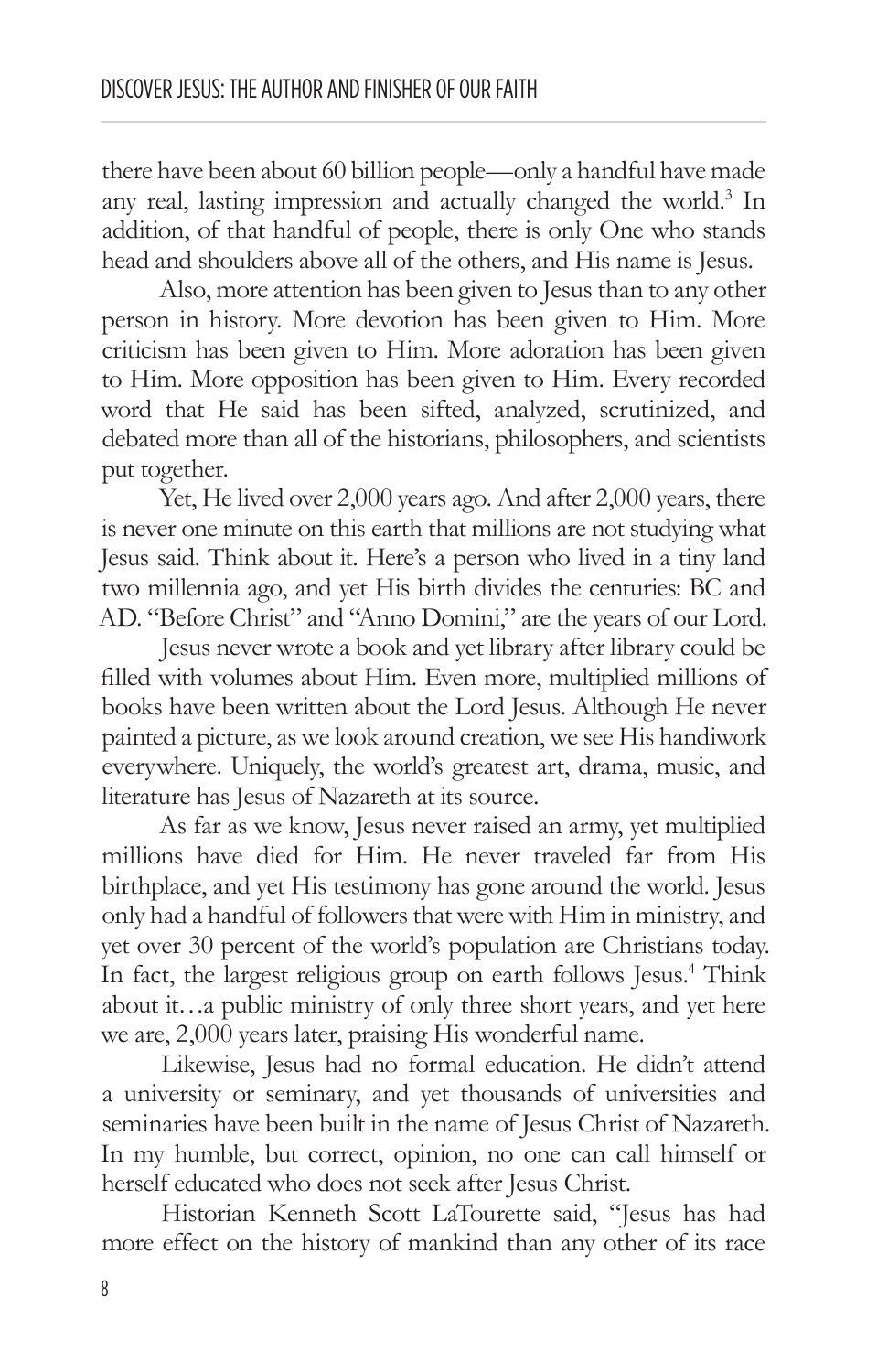who ever existed."<sup>5</sup> To explain Jesus Christ is impossible. To ignore Jesus Christ is disastrous. To reject Him is fatal. To know Him is to love Him. To love Him is to trust Him. To trust Him is to be radically, dramatically, and eternally changed.

Additionally, human speech is too limited to describe Him. In like manner, the human mind too small to comprehend Him, and the human heart can never really, completely, or totally absorb who Jesus Christ really is.

In Colossians 1:12, we read, "giving thanks to the Father who has qualified us to be partakers of the inheritance of the saints in the light." In this verse, we are talking about our inheritance. If somebody wealthy left you or me a legacy, wouldn't we be interested? Then pay attention to the next phrase: "He has delivered us from the power of darkness and conveyed *us* into the kingdom of the Son of His love…" (Colossians 1:13).

The entire text reads like this:

…in whom we have redemption through His blood, the forgiveness of sins. He is the image of the invisible God, the firstborn over all creation. For by Him all things were created that are in heaven and that are on earth, visible and invisible, whether thrones or dominions or principalities or powers. All things were created through Him and for Him. And He is before all things, and in Him all things consist. And He is the head of the body, the church, who is the beginning, the firstborn from the dead, that in all things He may have the preeminence. For it pleased the Father that in Him all the fullness should dwell, and by Him to reconcile all things to Himself, by Him, whether things on earth or things in heaven, having made peace through the blood of His cross. (Colossians 1:15-20)

Jesus doesn't just want a place in your life. He doesn't wish for prominence in your life. Ultimately, He deserves and demands preeminence. The scripture says, "that in all things He may have the preeminence." As you read today, consider three powerful reasons that Jesus deserves and demands preeminence in our lives.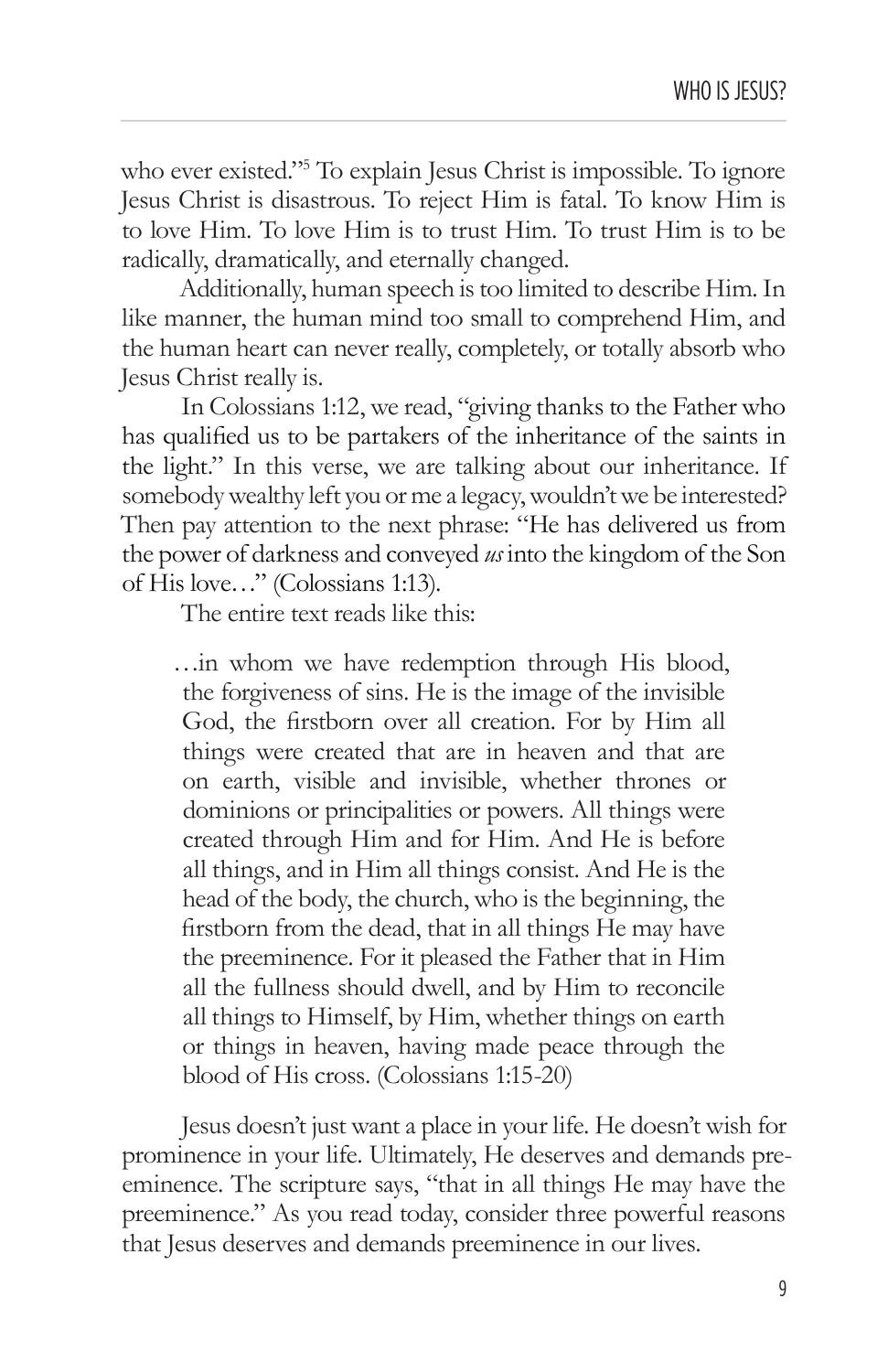### JESUS REVEALS THE FATHER

In Colossians 1:15, we discover that Jesus is the image of the invisible God. God is Spirit: invisible, unfathomable, unapproachable. How can we know God? Through Jesus, who is the image of the invisible God. The visible Jesus makes the invisible God known.

How are you going to know God? Not by reason. How are you going to know God? Not by religion. How are you going to know God? Not by ritual. You are only going to know God by revelation. Indeed, Jesus Christ has come to reveal God to you. You can never fully know God the Father apart from God the Son.

In Colossians 1:15, we read, "He is the image of the invisible God, the firstborn over all creation." Consider those two words, *image* and *first-born*. The word *image* is the Greek word *icon*. Likely you have a cell phone, and you have icons on your phone. An *icon* is a representation. In the same token, Jesus is the *icon* of God. The Greek word for *image* means "the exact representation." Jesus is the express image of the invisible God. He is the icon of God.

If you read Colossians 2:9, you will discover how Paul sums it up, "For in Him dwells all the fullness of the Godhead bodily." All of God was in Bethlehem's babe. He is the icon, the express image of God. Do you want to know God? Jesus Christ has cornered the market. He has a monopoly on revealing the Father. This is the only way you're going to know God, and it is through His Son, Jesus Christ.

Matthew 11:27 shares what Jesus Christ Himself said, "All things have been delivered to Me by My Father, and no one knows the Son except the Father. Nor does anyone know the Father except the Son, and *the one* to whom the Son wills to reveal *Him."*

Either that's true or it's not true. I believe it's true. Jesus says, "Nobody knows My Father but Myself, and you can't know Him unless I introduce Him to you." That's a big statement. Why? Because Jesus is the express image of God. You're never going to figure God out. How can the finite understand the infinite? Not by reason, but by revelation. Any other god that you worship is the god of your guesses, and that's a form of idolatry. You don't conjure up some god in order to worship him.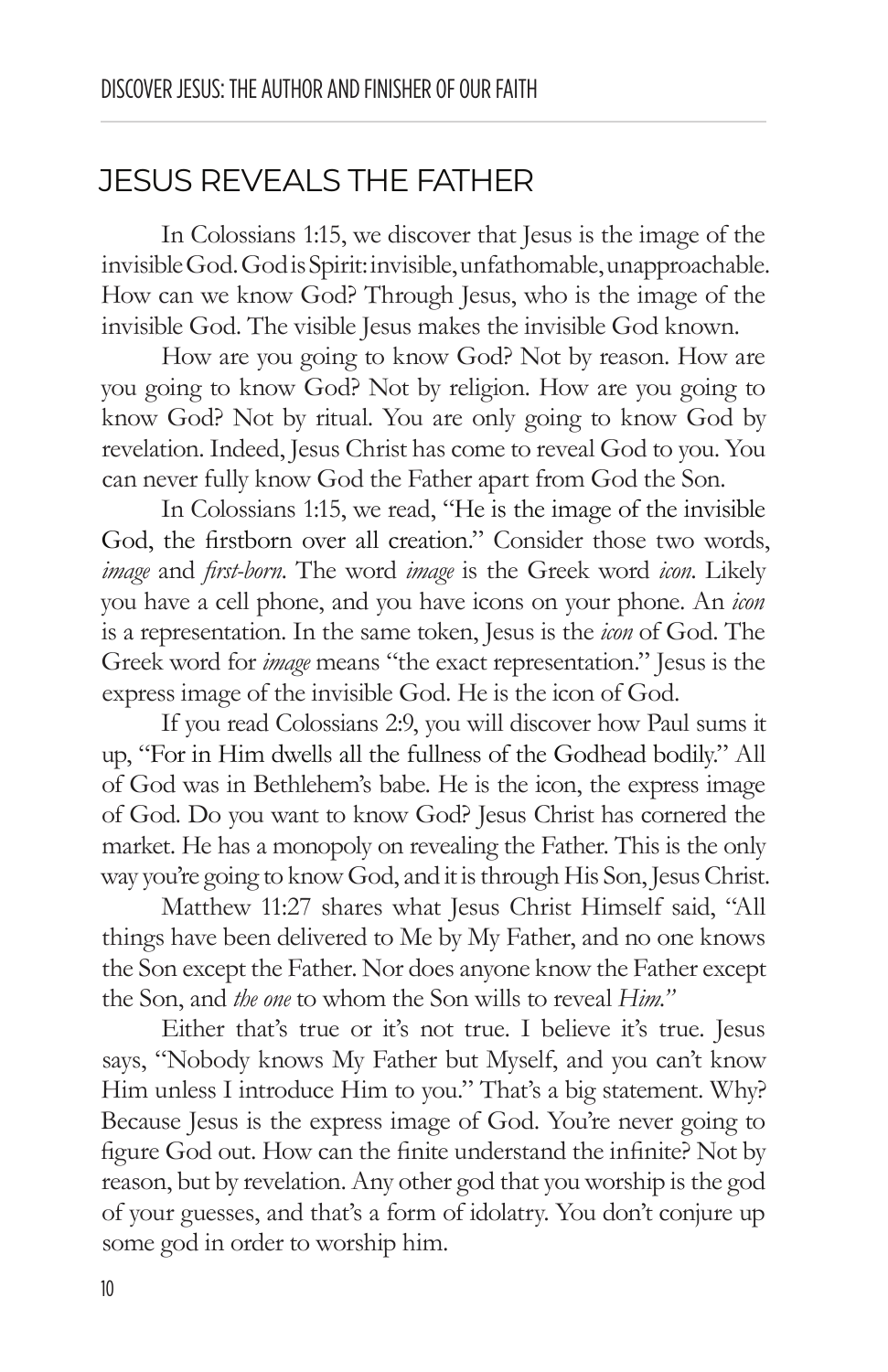This may sound narrow-minded. But we don't want to be so broad-minded our minds get thin in the middle. Nor do we want to be so open-minded our brains may fall out. For example, I want my doctor to be narrow-minded. I don't want him to say, "Well, you're sick. Here are ten bottles of medicine. Let's just take one of them and see what happens." Additionally, I want my airplane pilot to be narrow-minded and not try to land with the landing gear still up. Also, I want my banker to be narrow-minded and carefully account for my dollars.

So, why would I not want my theology and my eternal destiny to be narrow-minded? Truly, you can't know the Father apart from Jesus Christ. Jesus didn't say, "I'm A way;" He said, "I am THE way." He didn't say, "I am A life." He said, "I am THE life. I am the way, the truth, and the life." You see, God was manifest in the flesh.

My pastor friend Jerry Vines imagines Jesus Christ going into the temple and having a conversation with the teachers when he was a 12-year-old boy. As one of the learned doctors in the temple strokes his beard and says, "Son, how old are You?" "Well," He says, "on My mother's side, I'm 12 years old, but on My Father's side, I'm older than My mother and as old as My Father."6

You see, Jesus was both God and man. On His mother's side, He got thirsty; on His Father's side, He said, "I am the water of life." On His mother's side, He got hungry; on His Father's side, He took a little lad's lunch and fed 5,000. On His mother's side, He was homeless and didn't have a place to lay His head; but on His Father's side, He owned the cattle on a thousand hills. On His mother's side, He wept at the grave of Lazarus; on His Father's side, He said, "Lazarus, come forth," and raised him from the dead. He was God in human flesh.

Look at the word: *firstborn*, in Colossians 1:15. Don't get the idea that *firstborn* implies a beginning. Indeed, Jesus never had a beginning. In fact, He has always existed in a state, never a start. He didn't have His beginning at Bethlehem. There never was a time when Jesus did not exist. Regarding this, Jesus said in the Gospel of John, "Before Abraham was, I Am." He did not say, "I was." He said, "I Am." Jesus is the great I Am.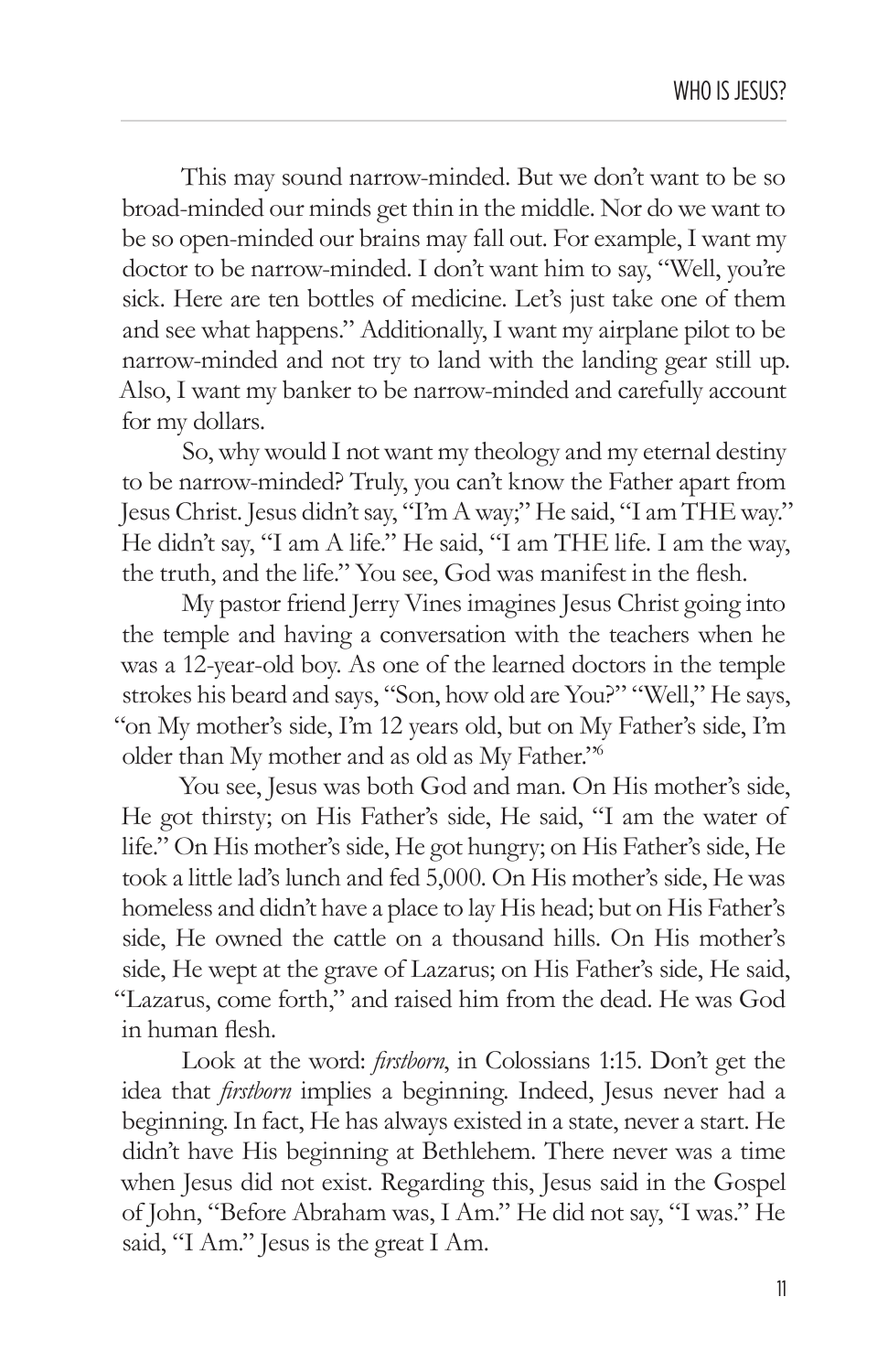What does the word *firstborn* mean? The Jehovah's Witnesses tell us that there was a time when Jesus did not exist, that He was created.7 Colossians 1:15 is one of the verses that they try to use for this argument. However, they mishandle the word *firstborn* altogether.

The word *firstborn* speaks of honor and privilege, as God said of David in Psalm 89:27, "Also I will make him *My* firstborn, the highest of the kings of the earth." "And He," Jesus, "is before all things…" (Colossians 1:17). He could not be created. Why? Because all things were created by Him. It is obvious that whether there are things in Heaven or things on Earth, everything was made by Jesus and for Jesus.

Would you like to know God the Father? Would you like to know what our great God is like? Who He is? Would you like to know His heart? Friend, Jesus reveals the Father.

#### JESUS RULES THE FUTURE

Not only does Jesus reveal the Father, He is also the image of the invisible God, the firstborn, the highest of all creation, and above all creation. Furthermore, Jesus rules the future; He rules the world and all of creation.

Look at Colossians 1:16-20 again:

He is the image of the invisible God, the firstborn over all creation. For by Him all things were created that are in heaven and that are on earth, visible and invisible, whether thrones or dominions or principalities or powers. All things were created through Him and for Him. And He is before all things, and in Him all things consist. And He is the head of the body, the church, who is the beginning, the firstborn from the dead, that in all things He may have the preeminence. For it pleased the Father that in Him all the fullness should dwell, and by Him to reconcile all things to Himself, by Him, whether things on earth or things in heaven, having made peace through the blood of His cross.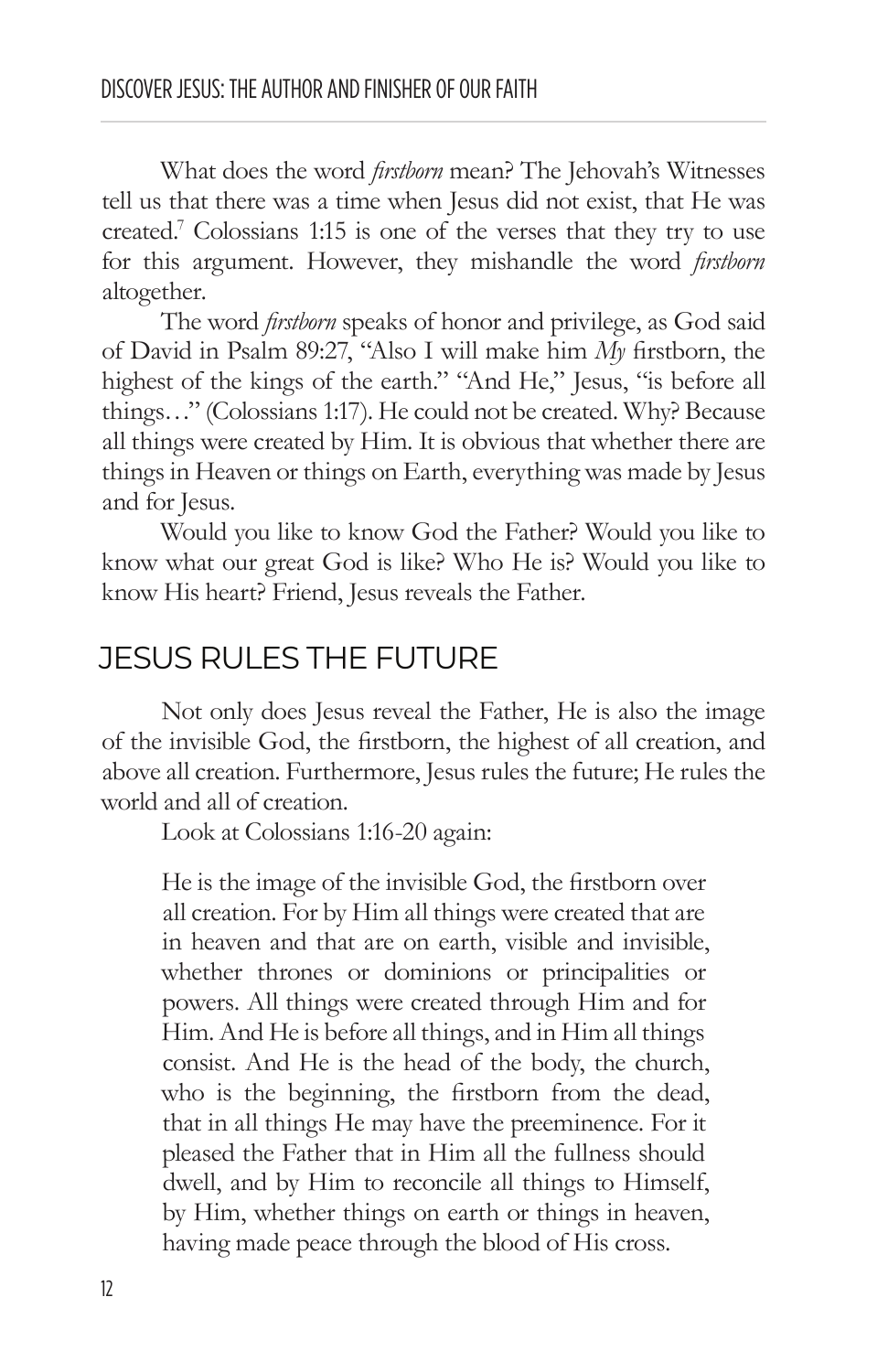Now what is this talking about? This passage is speaking about One who rules the universe. Indeed, Jesus not only has this whole world in His hands, but He has the past, the present, and the future in His hands. People ask, "What is the world coming to?" Answer, "It's coming to Jesus." It is coming to Jesus. "All things were created by Him and for Him," and all will climax in the Lord Jesus Christ.

Consider a few additional points about this passage. First of all, Paul says that Jesus is the power of creation. In Colossians 1:16, we read, "For by Him were all things created." The little baby in Matthew 1 is the mighty God of Genesis 1. There was nothing made without Him. John tells us, "All things were made by Him."

Do you believe in evolution? Personally, I do not. Truly, I wouldn't believe in evolution even if I weren't a Christian. It's the next best guess of those who do not know the Word of God. If evolution is true, you will definitely have problems with the Scripture. If the Bible can't tell me from whence I have come, how can it tell me where I'm headed?

If you believe in evolution, you'll also struggle with matters of salvation. If there's no creation, no Adam and Eve, and no Garden of Eden, then there is no record about the fall of man and sin. Indeed, if there's no fall into sin, there's no need for a new birth.

Some people think man is just progressing onward and upward. But Jesus said in John 3, "You must be born again." If Genesis 3 is a myth, John 3 is a farce. If you believe in evolution, you're going to have problems in society, and that's why we have so many. As we've often said, if you teach the boys and girls they come from animals, it ought not to surprise us that they begin to act like animals.

Do you think all of creation just happened? Do you think it's just by some random chance? Did everything come out of some primordial ooze that came out of lifeless matter?

There's an interesting book about evolution called *Darwin's Black Box*. Scientist Michael Behe pried open Darwin's Black Box and mentioned a concept called *irreducible complexity.* In summary, this concept teaches you to reduce life back until you can't reduce it any smaller. And when you look at the simplest part, it is so complex that there's no way possible that just one cell could have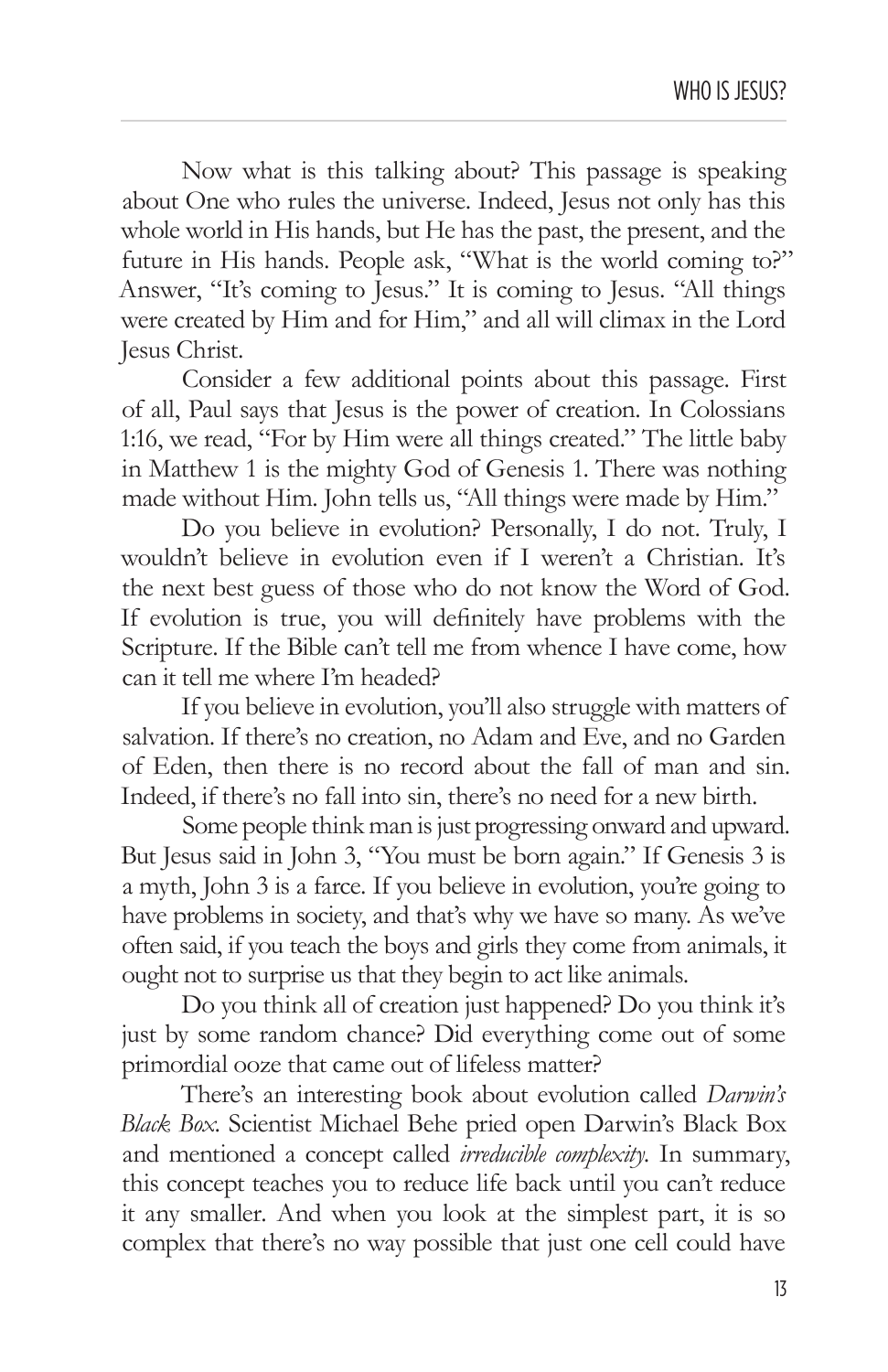come about by evolution. Truly, all of the components in that one cell are interdependent.<sup>8</sup>

In your own body, there are 10-50 trillion cells, all of them incredibly complex.9 In just one cell in your body, you have rods known as *chromosomes*. And in these chromosomes, you have genes, or your genetic makeup. Your genetic makeup is determined by your DNA.10 Scientists study DNA and say, "There's a mind there. There's intelligence there. There's design there. There's no randomness there."

Even more, in just one cell, there is enough information that it would take six hundred thousand books to write down the code of the DNA that is in one of the trillions of cells in your body.<sup>11</sup> DNA determines your intellect, the color of your hair, and your personality. Who did all of this? Jesus. "All things were made by Him." Jesus is the power of creation.

### JESUS IS THE PRESERVER OF CREATION

In Colossians 1:17, we read, "And He is before all things, and in Him all things consist." Do you know what the word *consist* means? Things that consist stick together. Jesus Christ is the glue of the galaxies. What is it that keeps it all from falling apart or coming apart? Jesus.

In the same fashion, Jesus is the One who feeds the sun with its fuel. Jesus is the One who guides the planets in their orbit around the sun. Likewise, Jesus is the One who has set out all of the stars. Some people talk about natural law. There's no natural law. There are the laws of Jesus that nature obeys. It is by Jesus that all things consist.

Recently, I was looking at Isaiah 40:26: "Lift up your eyes on high, and see Who has created these *things*." Have you ever looked up at the stars at night or the sun in the day? That's what Isaiah tells us to do, "Lift up your eyes on high, and see Who has created these *things*."

Do you think that everything came out of nothing? You may say, "I can't believe in an eternal God." Do you believe in eternal, inanimate matter? Isaiah 40 tells us about God, "Who brings out their host by number; He calls them all by name, by the greatness of His might and the strength of *His* power; not one is missing."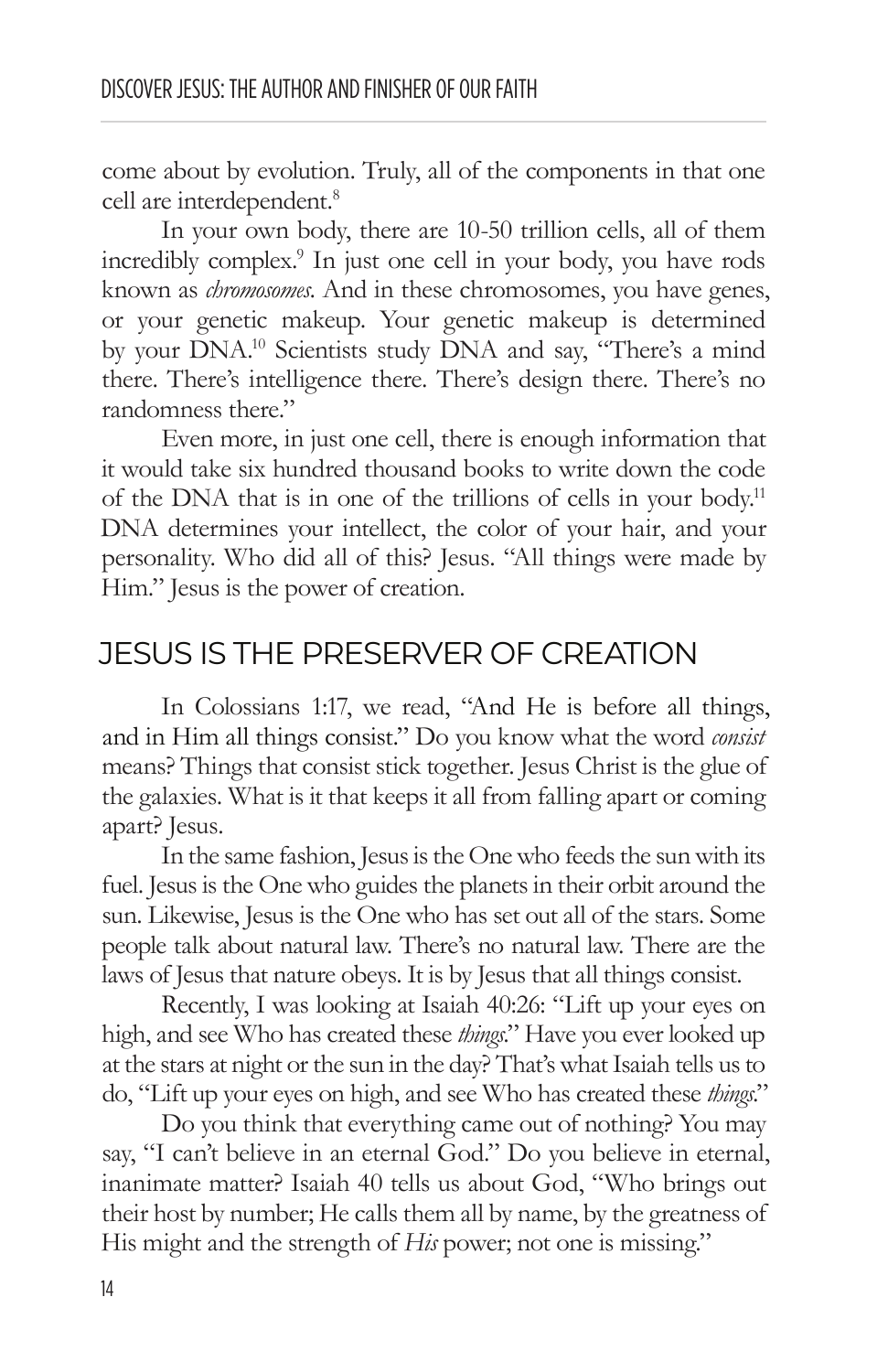One day, I was listening to the radio. During an advertisement, they suggested, "We'll name a star after you. You choose somebody, and we will name a star for that person, and we'll put it in a book." Too late. Every one of the billions and billions of stars already has a name. Jesus has named each one of them. He is the preserver of creation. He guides it all.

Did you know that light travels at 182,282 miles per second? How fast is that? Let's hijack a light beam and travel to the sun? The sun is 93 million miles away. You can be there in eight and a half minutes, traveling on a light beam. You want to go to the nearest star? It would take you four and a half years, traveling at 186,282 miles per second to get to the nearest star. That's 27 trillion miles away. And that's the closest one.12

In like manner, there are more than 100 billion stars in our galaxy. To go from side to side, rim to rim, in our galaxy would take you a 100 thousand light years, traveling at 186,282 miles per second.13 Who did that? His name is Jesus. He's the One by whom all things consist. He is the power of creation. And, He is the preserver of creation.

### JESUS IS THE PURPOSE OF CREATION

Look again at Colossians 1:16: "For by Him all things were created that are in heaven and that are on earth, visible and invisible, whether thrones or dominions or principalities or powers. All things were created through Him and for Him." Why was everything created? Do you think it is for you and me? No, it's for the Lord Jesus Christ. *For* is a preposition that speaks of direction. It's the Greek word "Για." It means to be moving in the direction.14

Over the past few decades, we in America have been greatly influenced by Eastern religions. Eastern religions are circular, teaching that everything goes round and round. That's the reason they believe in reincarnation. I've always thought reincarnation was putting the milk back in the can. In Eastern religions, you have to live with good karma. And if your karma is not good, then in your next life you may come back as a roach. But if you've been good,